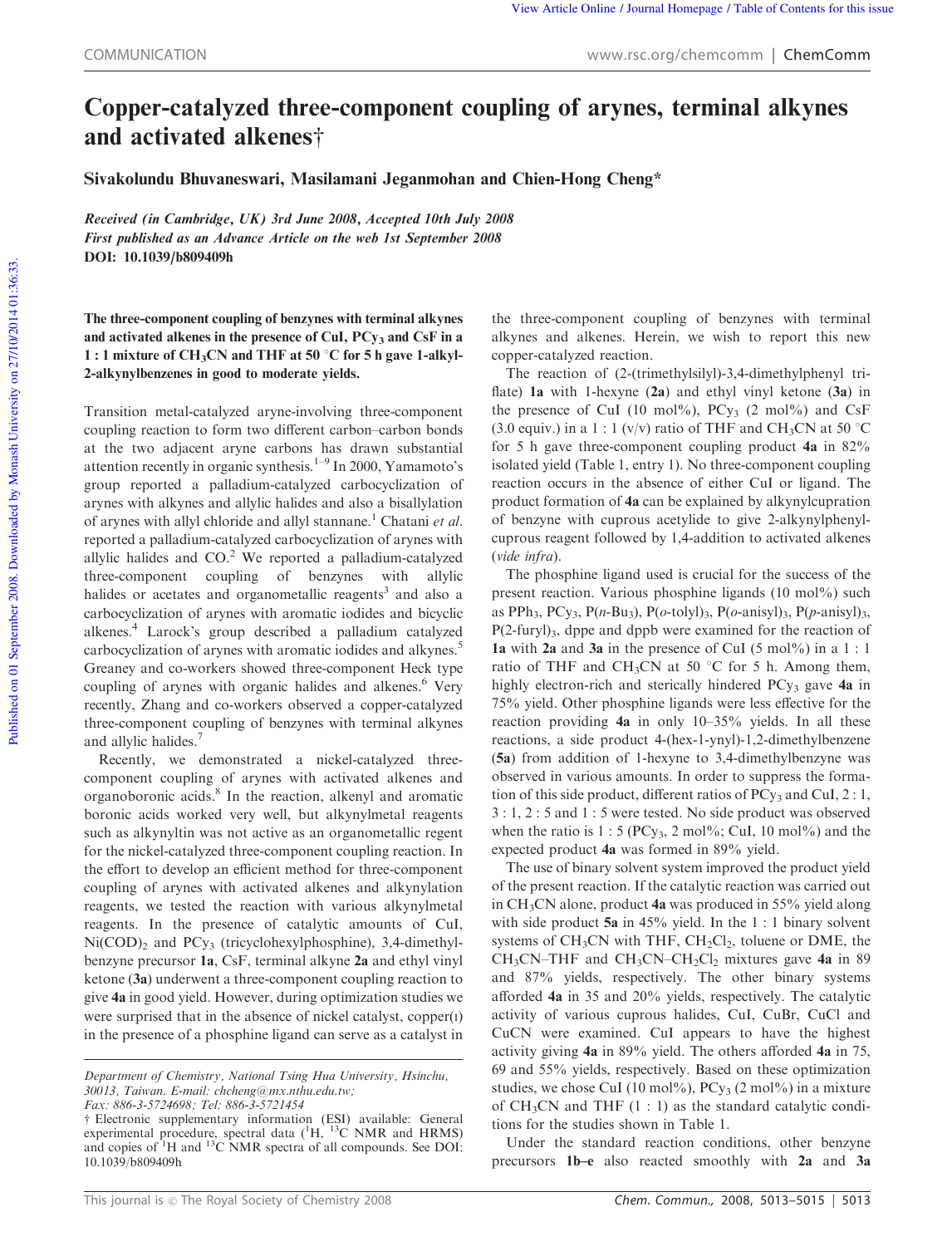



*<sup>a</sup>* Unless otherwise mentioned, all reactions were carried out using benzyne precursor 1 (1.0 mmol), 1-hexyne 2 (1.0 mmol), ethyl vinyl ketone 3 (2.0 mmol), CuI (10 mol%), PCy<sup>3</sup> (2 mol%), CsF (3.0 mmol) and  $CH_3CN–THF(1:1)$  at 50 °C for 5 h. <sup>*b*</sup> Isolated yields; yield in the parenthesis was determined by  ${}^{1}H$  NMR using mesitylene as an internal standard. *<sup>c</sup>*Reaction was carried out using CuI (5 mol%), PCy<sub>3</sub> (10 mol%) and K<sub>2</sub>CO<sub>3</sub> (1.5 mmol). <sup>*d*</sup>The regioisomeric ratio  $4e : 4e'$  is  $1 : 1$ .

(Table 1). Thus, benzyne precursor 1b gave 4b in 65% isolated yield (entry 2). In addition, a side product hex-1-ynylbenzene (5b) from addition of 1-hexyne to benzyne was observed in 25% isolated yield. Electron-rich benzyne precursors 1c and 1d afforded the corresponding products 4c and 4d in 81 and 75% yields, respectively (entries 3 and 4). As expected, the reaction of 4-methylbenzyne precursor 1e gave a mixture of regioisomeric products  $4e$  and  $4e'$  in *ca*. a 1 : 1 ratio in 79% combined yields (entry 5). It should be noted that no direct addition of alkyne with benzyne was observed in the reactions of electron-rich benzyne precursors (entries 1, 3–5) with 2a and 3a and the product yields are higher than that using unsubstituted benzyne as the substrate (entry 2). In order to suppress the side reaction of unsubstituted benzyne with 1-hexyne, the reaction of 1b with 2a and 3a was examined in the presence of CuI 5 mol%),  $PCy_3$  (10 mol%) and various inorganic bases such as  $Li_2CO_3$ , Na<sub>2</sub>CO<sub>3</sub>, K<sub>2</sub>CO<sub>3</sub> and Cs<sub>2</sub>CO<sub>3</sub> in a 1 : 1 ratio of CH<sub>2</sub>Cl<sub>2</sub> and CH<sub>3</sub>CN at 50  $\degree$ C for 5 h. Among them, K<sub>2</sub>CO<sub>3</sub>

Table 2 Results of the three-component coupling of arynes 1a–b with various terminal alkynes 2 and activated alkenes 3 *a*



*<sup>a</sup>* Unless otherwise mentioned, all reactions were carried out using benzyne precursor 1 (1.0 mmol), terminal alkyne 2 (1.0 mmol), activated alkene 3 (2.0 mmol), CuI (5 mol%), PCy<sub>3</sub> (10 mol%), CsF (2.5 mmol),  $K_2CO_3$  (1.5 mmol) and CH<sub>3</sub>CN–CH<sub>2</sub>Cl<sub>2</sub> (1 : 1) at 50 °C for 5 h. <sup>*b*</sup> Isolated yields; yields in parenthesis were determined by <sup>1</sup>H NMR using mesitylene as an internal standard. *<sup>c</sup>* The direct addition of terminal alkyne to benzyne was observed. In these reactions, 3.0 mmol of activated alkene and 2.5 mmol of  $K_2CO_3$  were used. For entries 11 and 12, the catalytic reaction was carried out at 70  $\degree$ C for 5 h. <sup>*d*</sup> The catalytic reaction was carried out at 50 °C for 12 h.